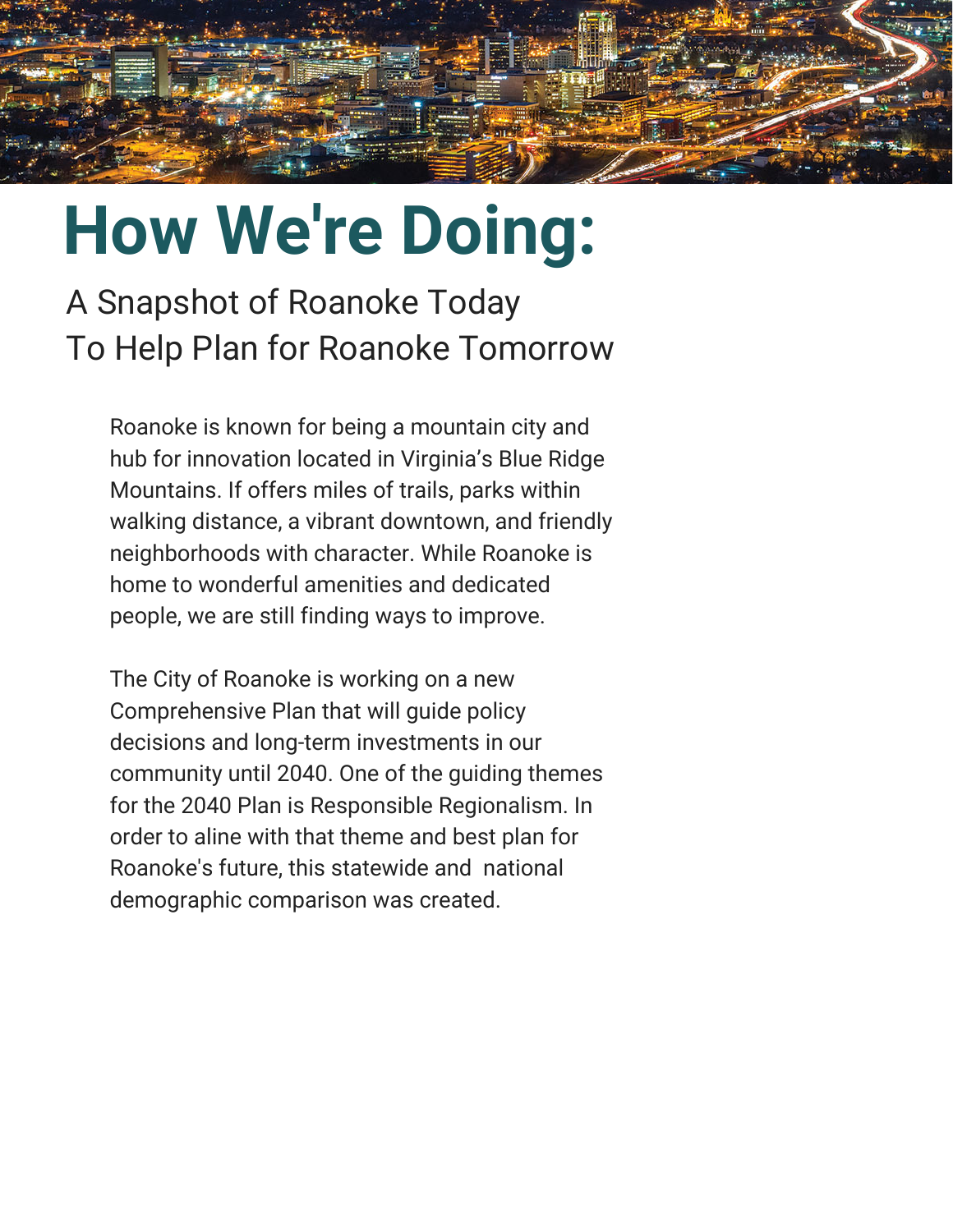





## Commute to Work



**47,477**

People commute in to Roanoke for work



**20.1** Roanoke

**28.1 26.1** VA U.S.